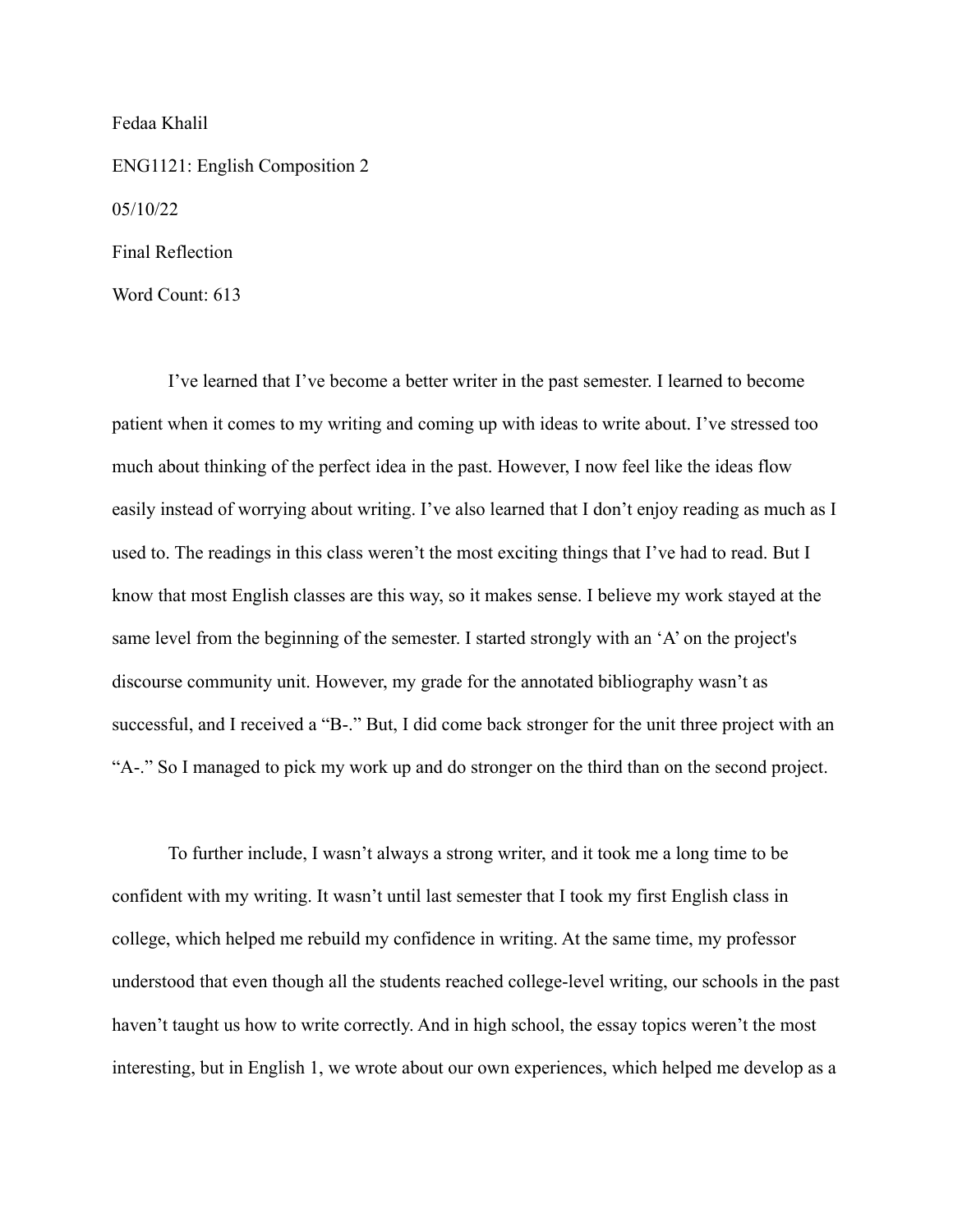writer. The projects were also about personal writings and topics we chose to write about this semester. Getting to decide what to write about allows the ideas to flow quickly, making me write better. I felt less stressed while completing this semester's assignments because of my confidence last year.

The confidence and skills that I've learned in the past year will help me out with my future classes and my future career. Even though I'm not necessarily going to write for a living, I know I will have significant assignments that need proper and robust writing. I assumed that I wouldn't be a great writer in college because of my experiences in high school. However, the grades I receive on my assignments say otherwise, and I seem to be doing quite well. I didn't expect this class to be much different from my English 1 class, and both classes had similarities. I did do an annotated bibliography in both classes. There were also a few readings that were the same in both classes. I've also learned that I prefer to write about personal things instead of doing research-related assignments because it's much easier to be the source than to look for the sources.

I would advise students to take this class just to take things easy because this class isn't challenging compared to the other classes college has to offer. This class definitely falls into the easy classes category. I would also tell them to have confidence in their writing and to believe that they're doing a great job. Even if any student struggles with their writing, most professors are more than happy to help students out with work, so don't be afraid or ashamed to ask for help. I would also tell them that the English 2 course is pretty much at the same level as the